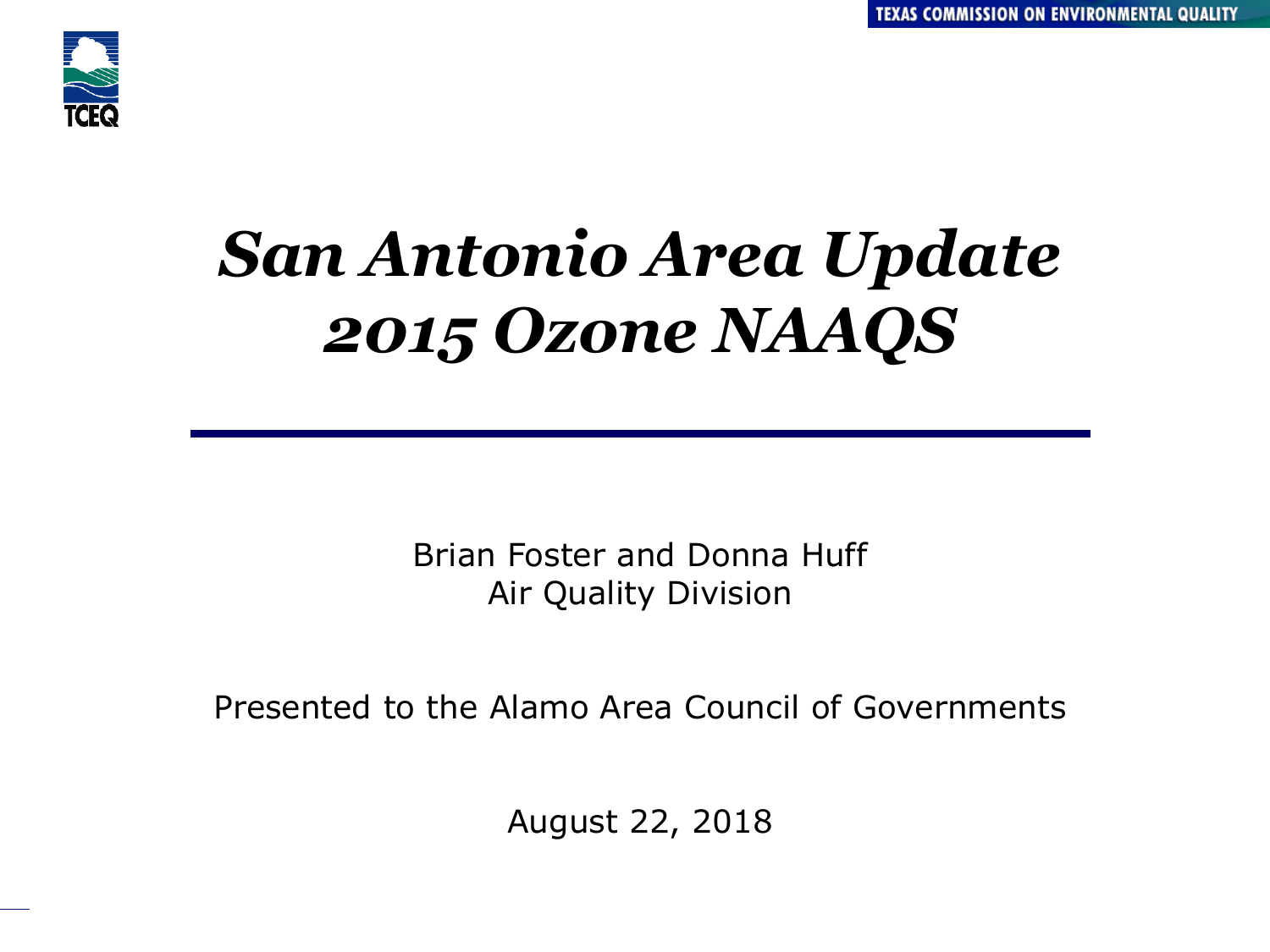

- On July 25, 2018, the EPA published air quality designations for the San Antonio area regarding the 2015 Ozone National Ambient Air Quality Standard (NAAQS).
- Based on air monitoring data from 2015- 2017, Bexar County was designated as nonattainment with a classification of marginal.
- All other counties in the Core Based Statistical Area were classified as attainment/unclassifiable.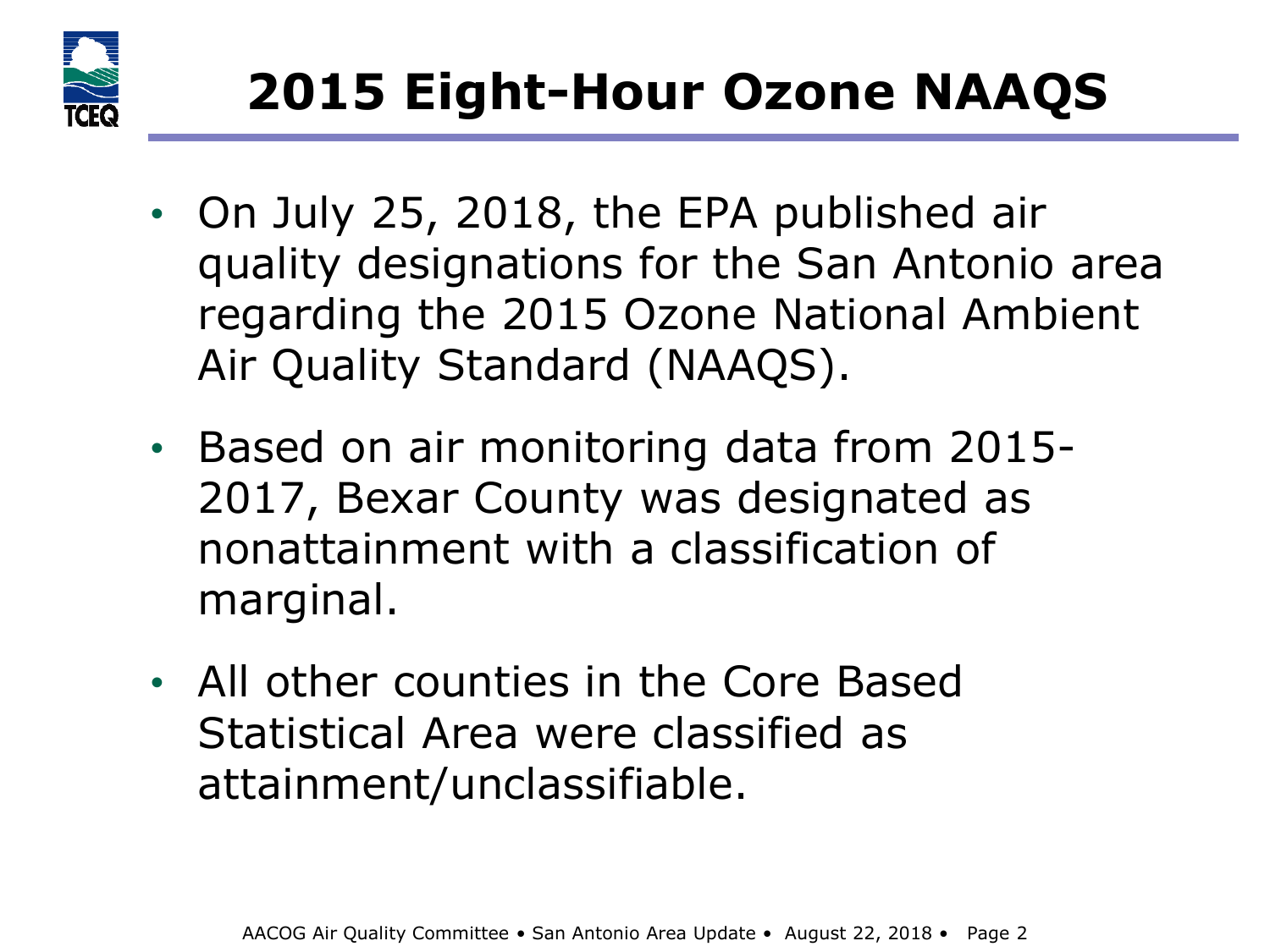

AACOG Air Quality Committee • San Antonio Area Update • August 22, 2018 • Page 3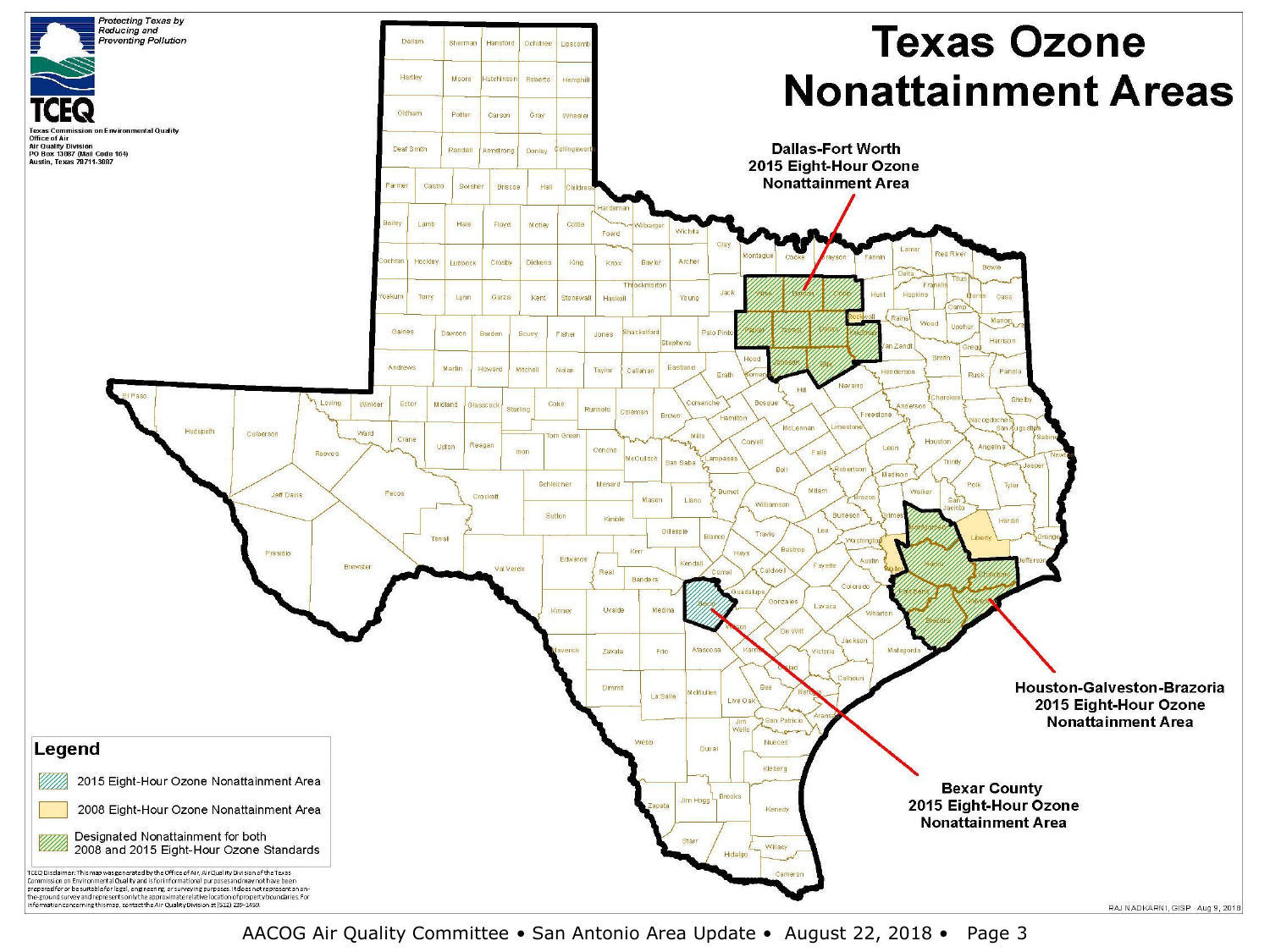

Monitoring data indicate a 2017 Design Value of 74 ppb, which is a classification of marginal nonattainment.

| $2015.4$ <sup>th</sup> | 2016 4th | $20174$ <sup>th</sup> | 2017 Design |
|------------------------|----------|-----------------------|-------------|
| high (ppb) high        |          | high                  | Value       |
| 79                     |          |                       | 74          |

| $20164$ th<br>high (ppb) $ $ | $20174$ th<br>high | 2018 4th<br>high | <b>Current 3-1</b><br>Year<br><b>Average *</b> |
|------------------------------|--------------------|------------------|------------------------------------------------|
|                              | 73                 | 73               |                                                |

#### **\* preliminary**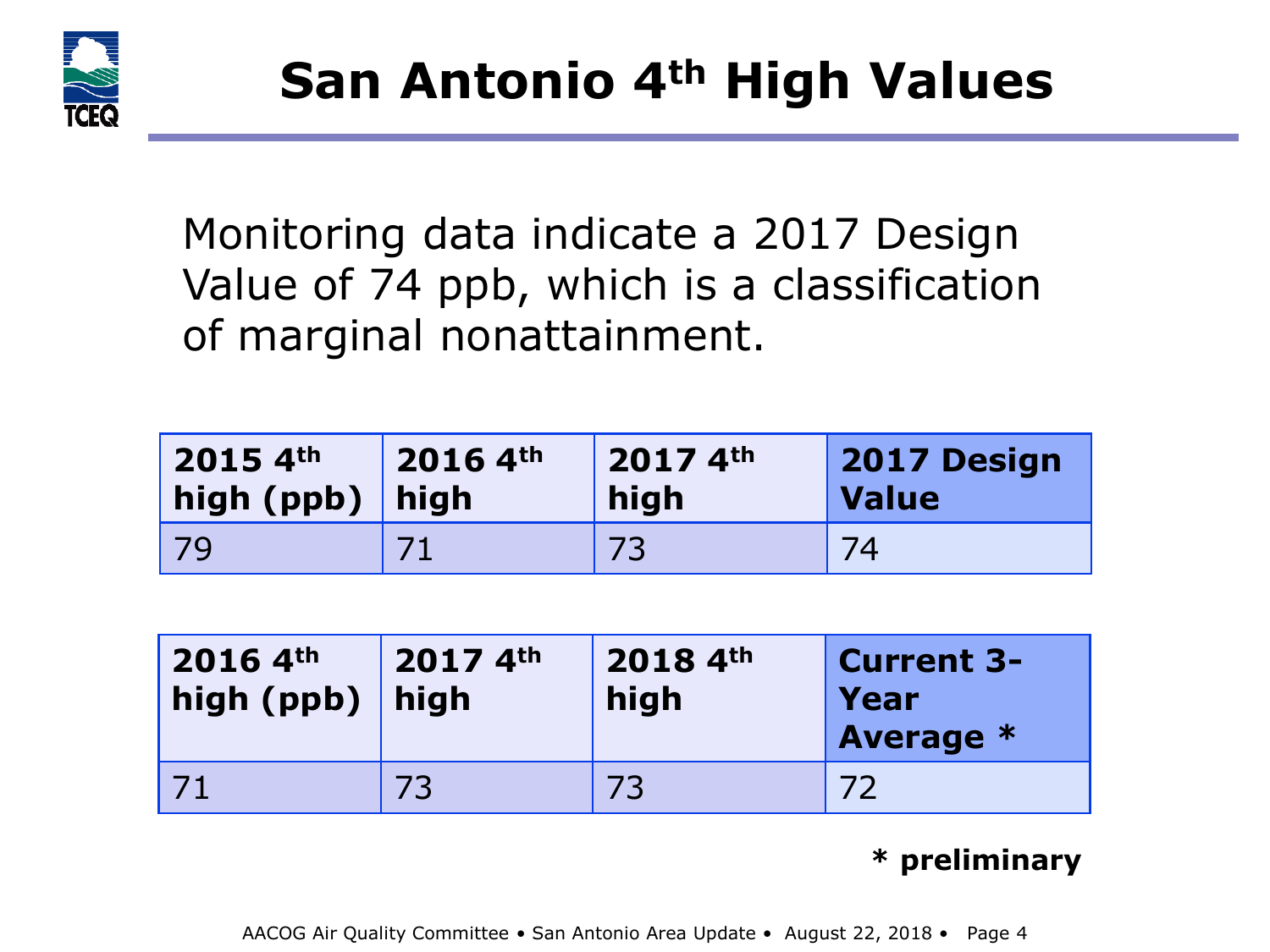

Classification Thresholds Based on Percent-Above-Standard Approach 0.070 parts per million (ppm)

Marginal 0.071 up to 0.081 ppm Moderate 0.081 up to 0.093 ppm Serious 0.093 up to 0.105 ppm Severe  $-15$  0.105 up to 0.111 ppm Severe  $-17$  0.111 up to 0.163 ppm Extreme **0.163 ppm or more**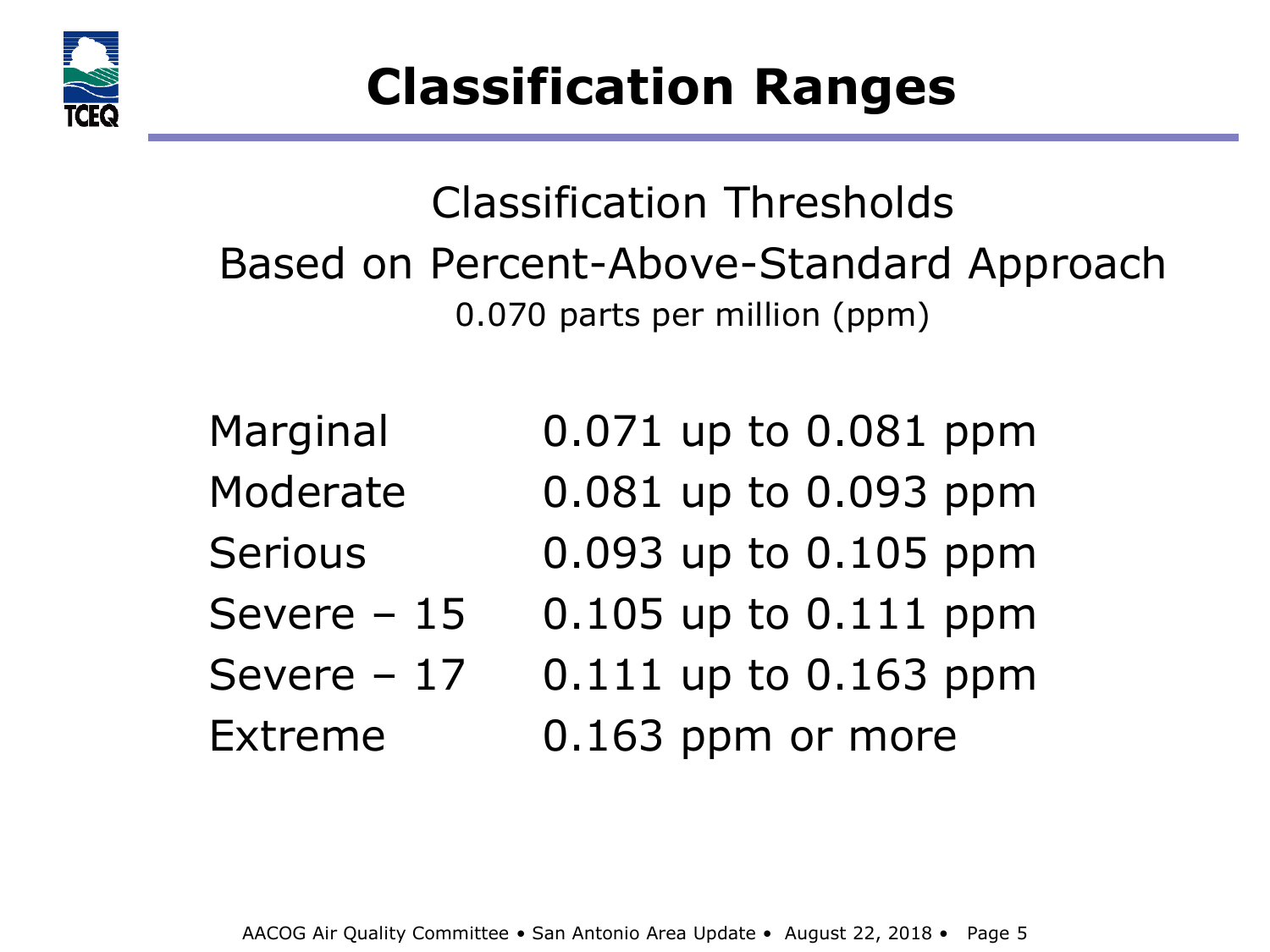

### **Attainment Deadlines**

Based on Section 181(a)(1) of the Federal Clean Air Act: (Maximum attainment dates based on effective date of designation)

| Marginal | 2021         |  |  |
|----------|--------------|--|--|
| Moderate | 2024         |  |  |
| Serious  | 2027         |  |  |
| Severe   | 2033 or 2035 |  |  |
| Extreme  | 2038         |  |  |

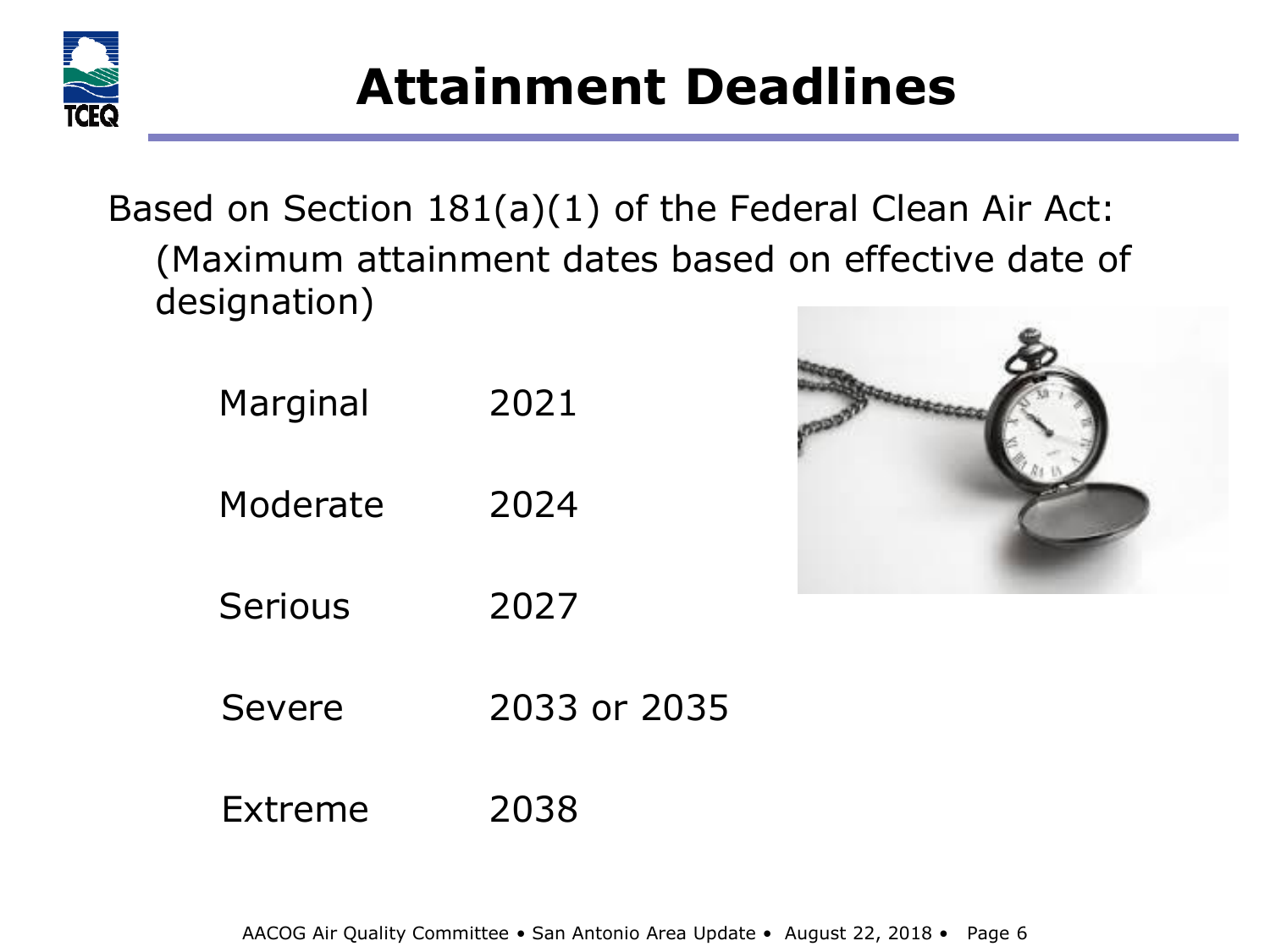

## **Timeline**

| October 2015       | New Primary Ozone Standard: 70 ppb;<br>Secondary standard same as primary |
|--------------------|---------------------------------------------------------------------------|
| 2018               | EPA to finalize implementation rule (?)                                   |
| September 24, 2018 | <b>Effective date of Bexar County</b><br>nonattainment designation        |
| September 24, 2019 | Transportation Conformity: deadline for<br>approval                       |
| September 24, 2020 | Emissions Inventory SIP due                                               |
| 2020               | Attainment year                                                           |
| September 24, 2021 | Attainment date (no later than)                                           |
|                    | (Note: CAA requirement for two 10-year maintenance plans)                 |

AACOG Air Quality Committee • San Antonio Area Update • August 22, 2018 • Page 7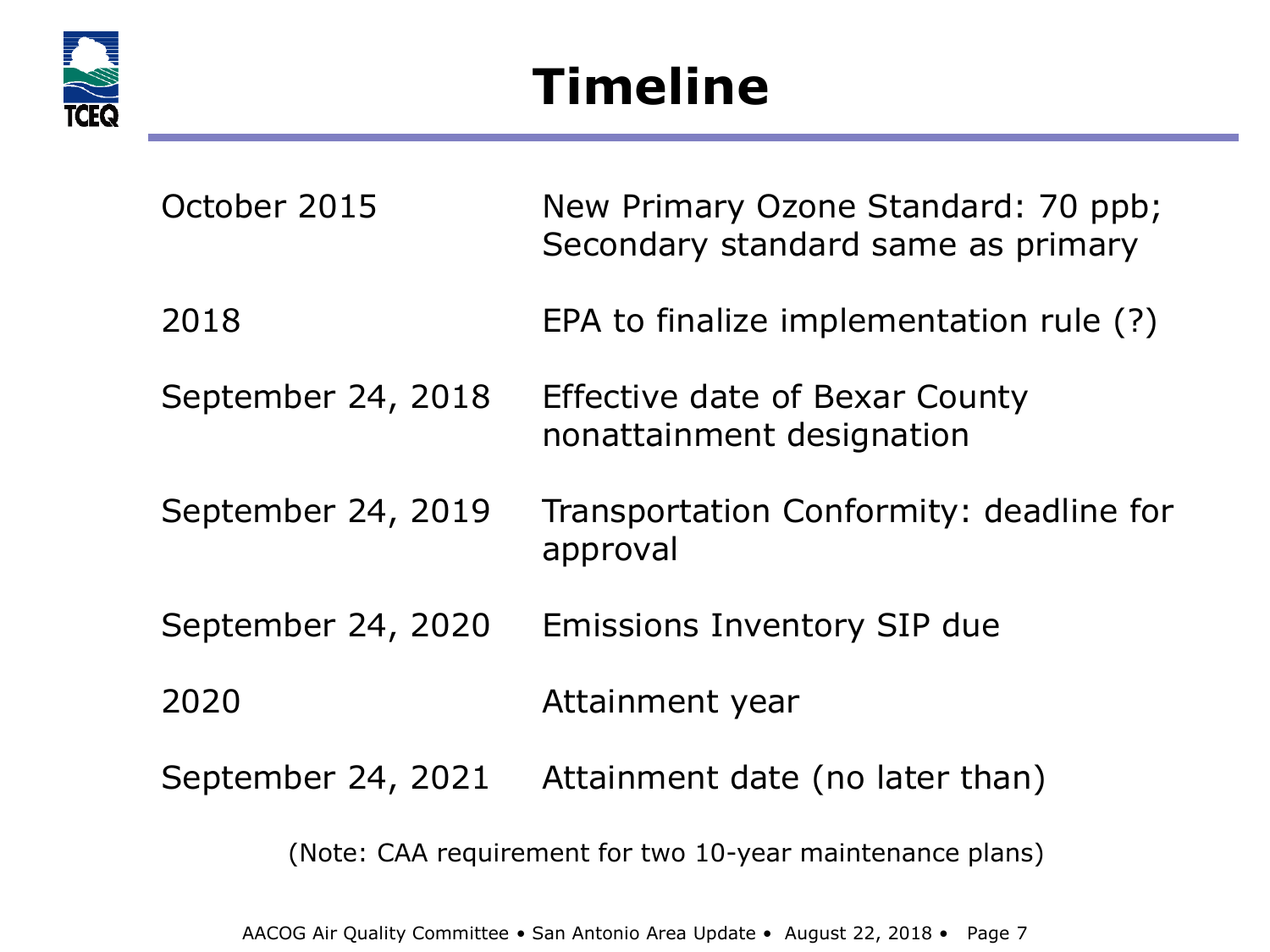#### **SIP Requirements for Ozone Nonattainment Areas**

| <b>MARGINAL</b><br>(3 Years)<br><b>Emissions Inventory</b><br><b>Emissions</b><br><b>Statements</b><br><b>Nonattainment NSR</b><br><b>Program &amp; Emissions</b><br><b>Offsets</b><br><b>RACT Fixups</b><br>I/M Corrections<br>Conformity | <b>MODERATE</b><br>(6 Years)<br>Basic I/M<br><b>RACT &amp; RACM</b><br><b>Emissions Reductions</b><br><b>Attainment</b><br><b>Demonstration</b><br>Contingency<br><b>Measures</b><br><b>RFP - 15% VOC</b><br><b>Reductions within 6</b><br>years | <b>SERIOUS</b><br>(9 Years)<br><b>Enhanced</b><br>Monitoring and I/M<br><b>Modeled Attainment</b><br><b>Demonstration</b><br>3% per Year VOC<br><b>Reductions After 6</b><br><b>Years</b><br><b>RFP Milestone</b><br>Contingency<br><b>Measures</b><br><b>Clean Fuels Program</b><br><b>VMT Demonstration</b> | <b>SEVERE</b><br>(15-17 Years)<br><b>VMT Growth Offset</b><br><b>Major Source Fees</b><br>for Failure to Attain<br>(185 Fees) | <b>EXTREME</b><br>(20 Years)<br><b>Clean Fuels and</b><br><b>Controls for Boilers</b><br><b>Traffic Controls</b><br><b>During Congestion</b> |
|--------------------------------------------------------------------------------------------------------------------------------------------------------------------------------------------------------------------------------------------|--------------------------------------------------------------------------------------------------------------------------------------------------------------------------------------------------------------------------------------------------|---------------------------------------------------------------------------------------------------------------------------------------------------------------------------------------------------------------------------------------------------------------------------------------------------------------|-------------------------------------------------------------------------------------------------------------------------------|----------------------------------------------------------------------------------------------------------------------------------------------|
|                                                                                                                                                                                                                                            |                                                                                                                                                                                                                                                  | Major Source Threshold<br>(TPY)                                                                                                                                                                                                                                                                               |                                                                                                                               |                                                                                                                                              |
| 100                                                                                                                                                                                                                                        | 100                                                                                                                                                                                                                                              | 50                                                                                                                                                                                                                                                                                                            | 25                                                                                                                            | 10                                                                                                                                           |
| $\mathbf{1.1:1}$                                                                                                                                                                                                                           | ${\bf 1.15:1}$                                                                                                                                                                                                                                   | 1.2:1                                                                                                                                                                                                                                                                                                         | ${\bf 1.3:1}$                                                                                                                 | $\mathbf{1.5}:1$                                                                                                                             |

**NSR Offset Ratios** 

Nonattainment requirements compound as classification increases.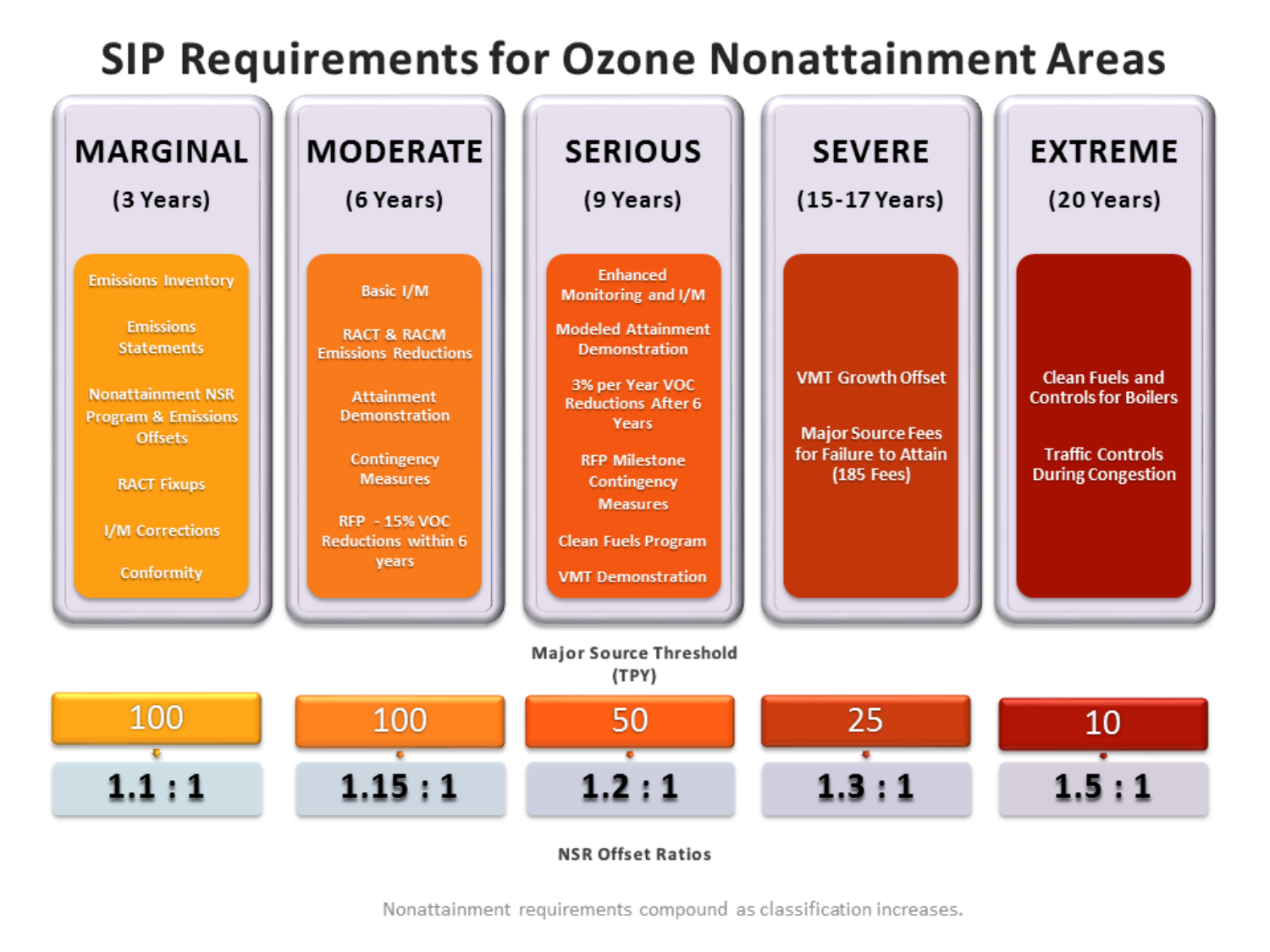

- Required for all nonattainment areas, regardless of classification
- Inventory of actual emissions from all source categories for tracking progress in emissions reductions
- Establishes a Base Year Inventory for the nonattainment area
- Due two years after the effective date of a nonattainment designation
- All stationary sources above the threshold required to submit certified emissions annually (Emissions Statements)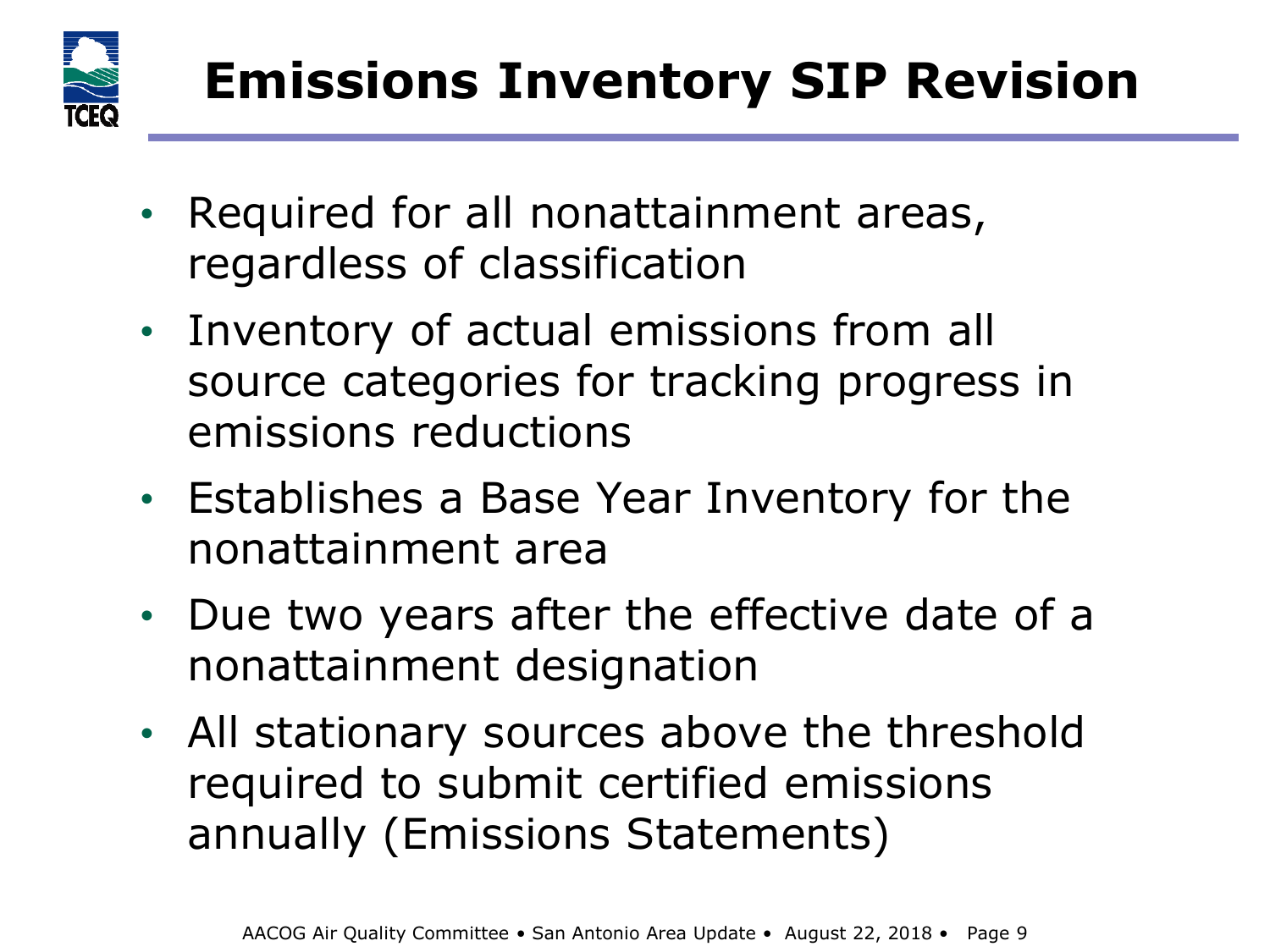

### **Nonattainment New Source Review & Emission Offsets**

- Air permitting for the construction of new major sources or major modifications to existing sources
	- Major source  $\geq 100$  tons per year for Marginal
	- Major modification  $\geq$  40 tons per year for Marginal
- Nonattainment NSR permits require offsets
	- Emission reductions from existing source used to mitigate impact of the new or modified source
	- Offset ratio  $= 1.1:1$  for Marginal
- TCEQ Emission Banking and Trading allows companies to generate, trade, and use emission credits to meet offset requirement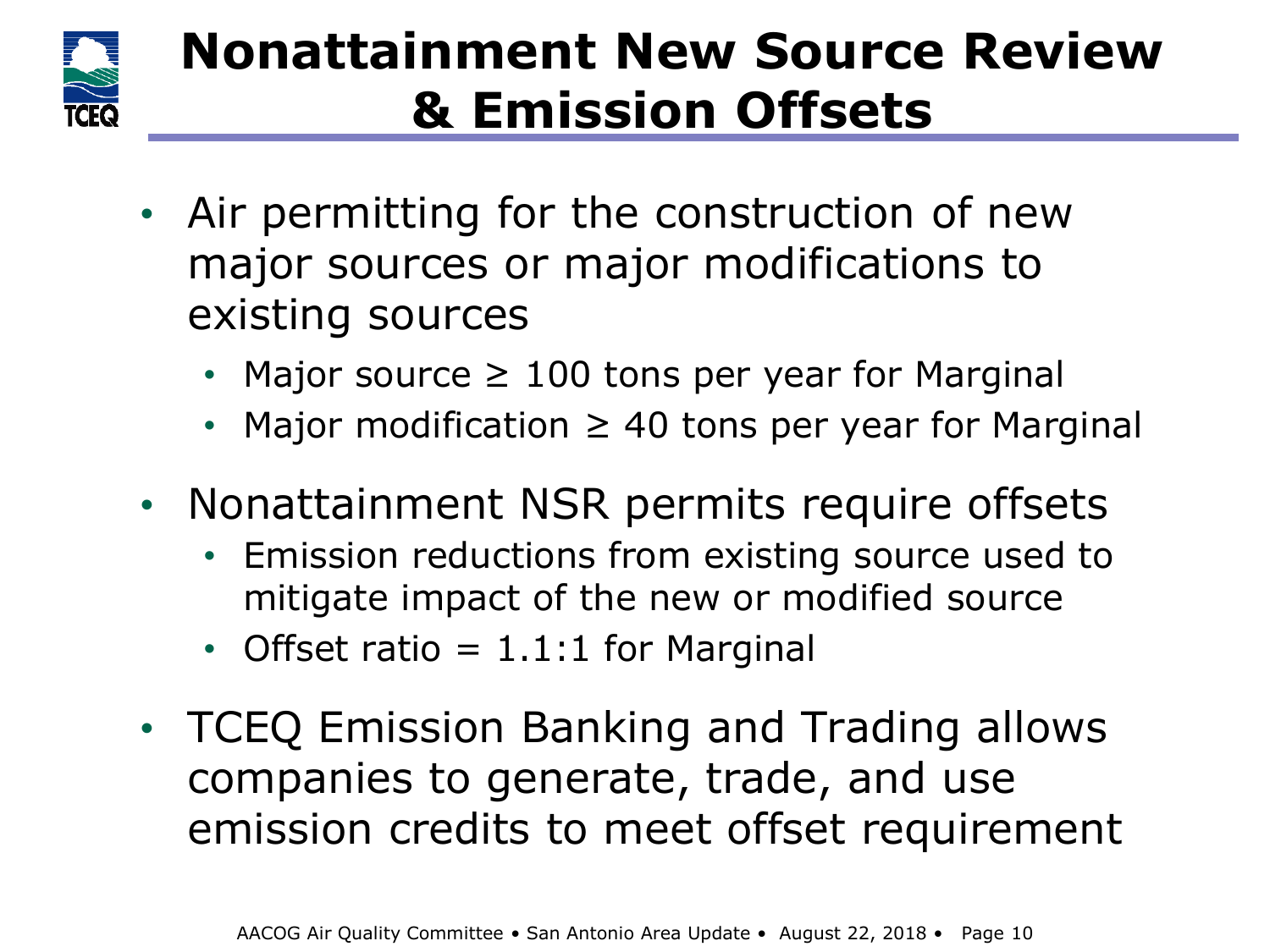

- TCEQ would like to reach out to San Antonio area stakeholders.
- With the help of San Antonio partners, TCEQ will develop a list of companies that would be impacted/affected.
- Goal would be to plan meetings with interested entities, including industry representatives concerning issues related to permitting/emissions offsets.